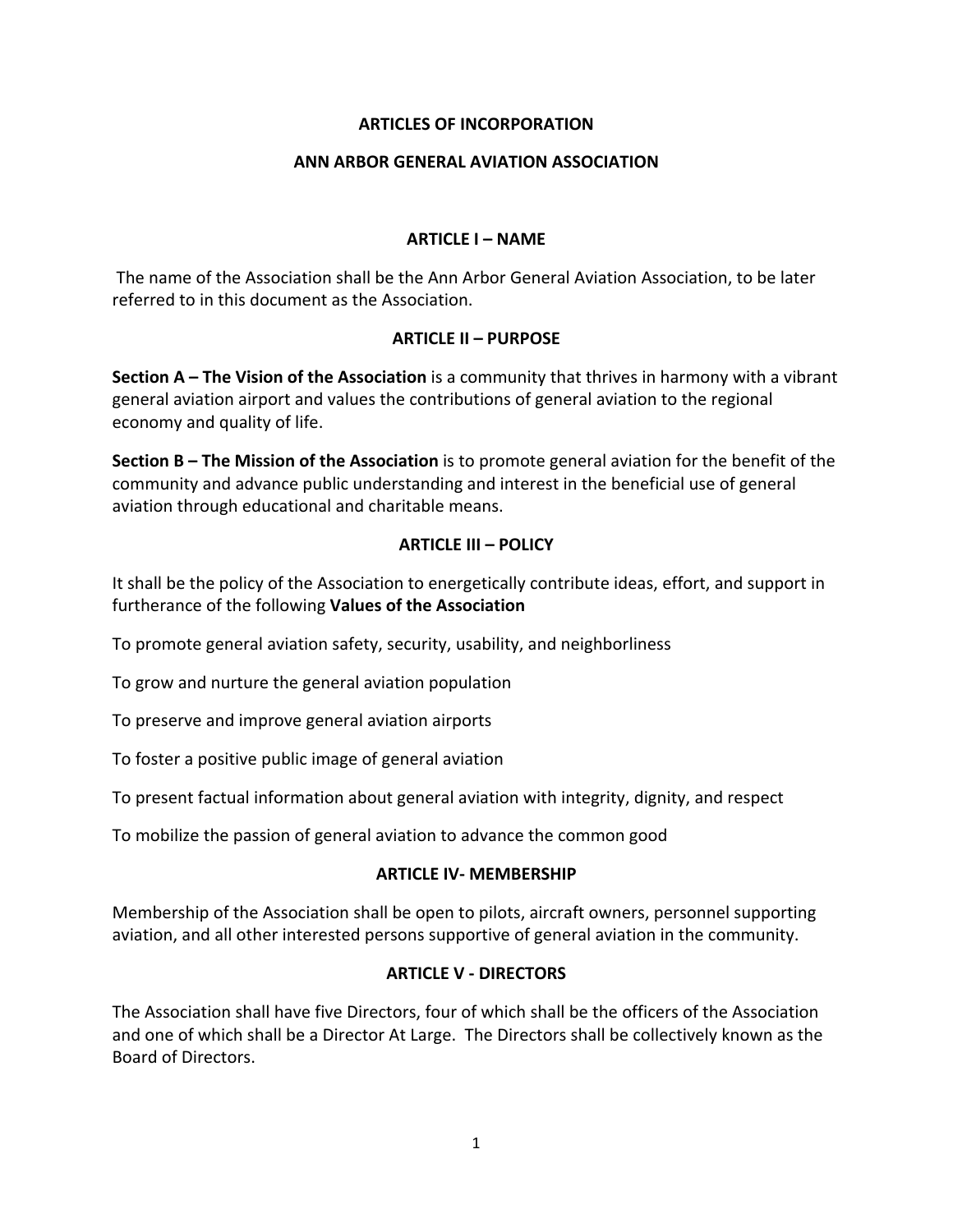# **ARTICLE VI – OFFICERS**

The officers of the Association shall be a President, Vice President, Secretary, and Treasurer. These officers shall also serve on the Board of Directors of the Association.

# **ARTICLE VII – ELECTIONS AND TERMS OF OFFICE**

**Section A** – The directors and officers of the Association shall be elected as follows:

A nominating committee shall be appointed by the President of the Association in November of each year, and said nominating committee shall make its report at the first meeting of the calendar year. Nominations for all offices to be filled for the succeeding year may be made at that meeting by any member in good standing of the Association.

**Section B** – The election of directors and officers shall take place by raising of hands or by ballot as directed by the President and Bylaws.

**Section C** – The person receiving the plurality of votes cast for each elective position shall be declared elected.

**Section D** – The directors and officers shall begin their term of offices at the end of the first meeting of the calendar year. They shall hold office until the successors are elected and take office. The length of term shall be one year.

### **ARTICLE VIII – MEETINGS**

Meetings shall be held as prescribed in the Bylaws.

### **ARTICLE IX – COMMITTEES**

Committees may be appointed as standing committees or for special functions, as required, by the President.

### **ARTICLE X – RULES**

**Section A** – This Association shall adopt Bylaws for the governance thereof in all matters not provided for by these Articles of Incorporation (Articles) and not inconsistent therewith, which Bylaws shall provide the method of their amendment.

**Section B** – In the absence of special rules, and except as provided by the Articles and Bylaws, the proceedings of this Association shall be conducted in accordance with Robert's Rules of Order, Revised.

### **ARTICLE XI – AMENDMENTS**

These Articles may be amended at any regular meeting by two-thirds of the votes cast at such meetings and proxies present who are in good standing and entitled to vote, provided that such proposed amendment shall have been read and offered at the preceding meeting, and notice of